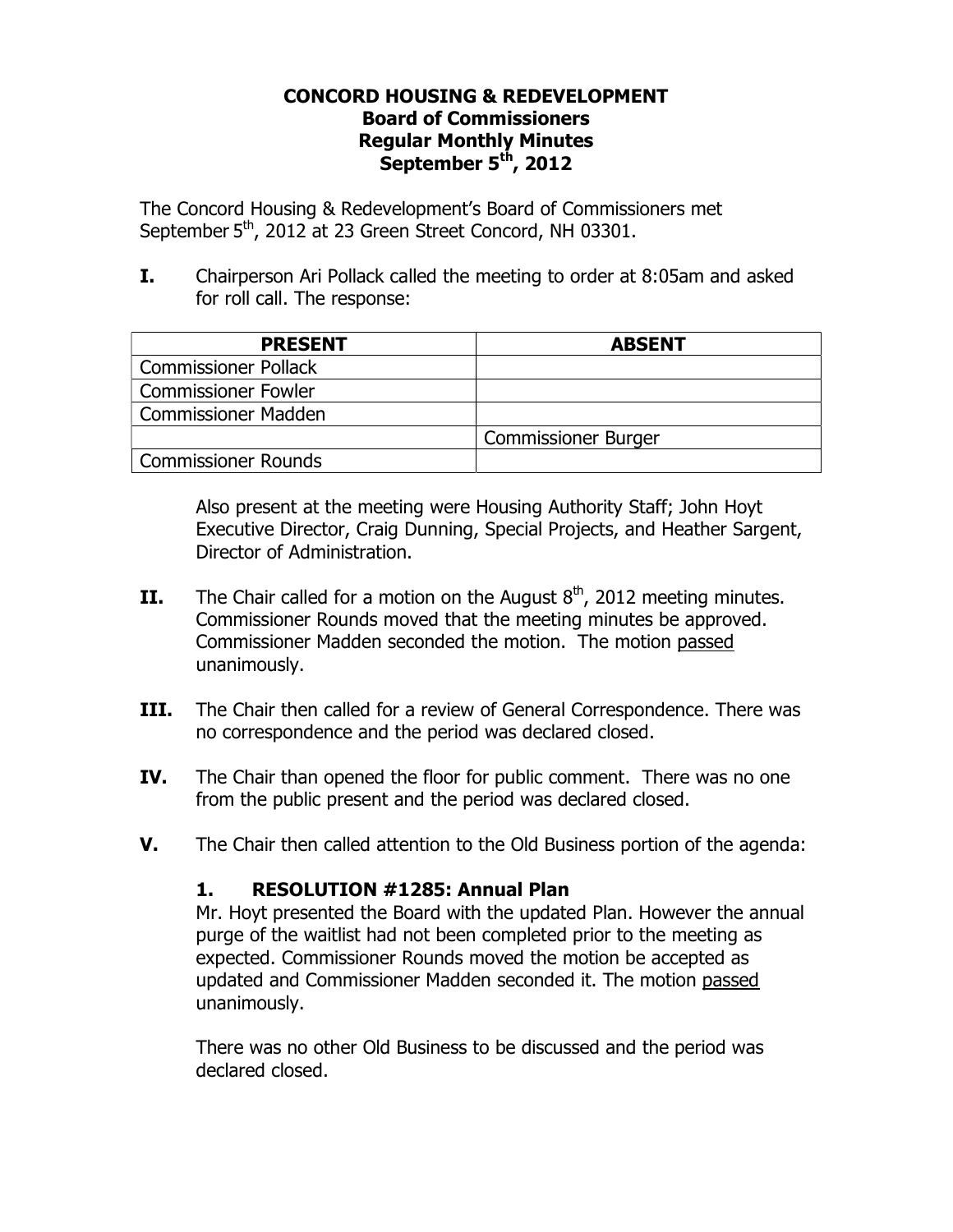**VI.** The Chair then called attention to the New Business portion of the agenda:

## **1. RESOLUTION #1288: FY 2013 Fair Market Rent Rate**

Mr. Hoyt recommended that we keep FMR's at 100% as Section 8 participants are able to lease up in a reasonable amount of time and rates are reasonable to the Concord area. Commissioner Fowler moved the motion be accepted and Commissioner Madden seconded it. The motion passed unanimously.

# **2. RESOLUTION #1289: Utility Allowance Schedule**

Mr. Hoyt explained that the schedule would be effective for FY 2013 and was adopted from NHHFA's annual study of area rates. Commissioner Rounds moved the motion be accepted and Commissioner Fowler seconded it. The motion passed unanimously.

### **3. RESOLUTION #1290: Central Office Cost Center-Nonfederal Funds**

Mr. Hoyt informed the Board that CH&R has \$525,000 of de-federalized funds have accumulated in recent years in the COCC. This Resolution asks the Board to approve moving \$400,000 of de-federalized funds to the Development Corp. Commissioner Madden asked if this type of transfer was done on a schedule. Mr. Hoyt responded that there is no set schedule as he has been waiting to see how HUD regulates the COCC. Commissioner Pollack suggested a bi-annual schedule. Commissioner Fowler moved the motion be accepted and Commissioner Rounds seconded it. The motion passed unanimously.

## **4. Other:**

Mr. Hoyt presented the FY 2013 Board meeting dates and the FY 2012 lease-up figures for all properties. He informed the Board that as of September  $8<sup>th</sup>$  all but one unit at Lee Ave. will be occupied.

Mr. Hoyt also presented the City's RFP for the Tannery site. As part of the RFP the City is giving applicants 45 days to submit a plan. Any agency/developer will be required to pay taxes. The City is offering a developer environmental clean-up of the site, public utility work, roads and sidewalks. The developer must agree to incorporate a river walkway accessible to the public.

There was no other New Business to be discussed and the period was declared closed.

Commissioner Pollack asked for a motion to adjourn. Commissioner Rounds moved the motion and Commissioner Madden seconded the meeting be